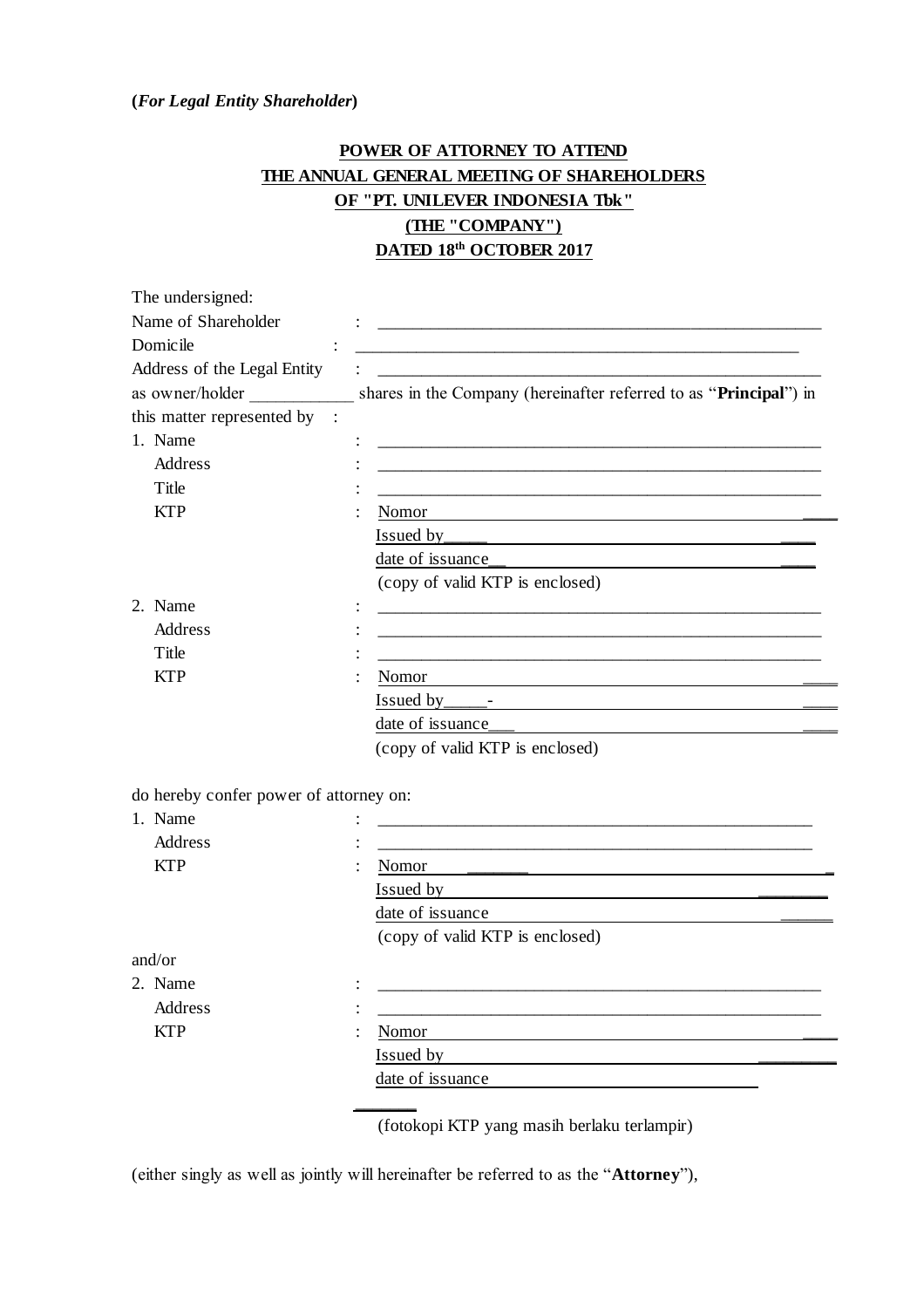## **------------------------------------------- S P E C I F I C A L L Y ---------------------------------------**

**---**

to represent and act for and on behalf of the Principal in attending the Annual General Meeting of Shareholders ("**EGMS**") of the Company to be convened at the Company's Head Office, Grha Unilever, Green Office Park Kav 3, Jalan BSD Boulevard Barat, BSD City, Tangerang, on 18th October 2017 or any adjournment thereof and participating in the discussions at the EGMS, casting the votes which the Principal as shareholder of the Company shall be entitled to cast at such EGMS, in accordance with the voting instructions set forth as follows:

| <b>AGENDA EGMS</b> |  |                                           | VOTING INSTRUCTION |  |         |
|--------------------|--|-------------------------------------------|--------------------|--|---------|
|                    |  |                                           | In-Favor Abstain   |  | Against |
|                    |  | Change in the composition of the Board of |                    |  |         |
|                    |  | Directors of the Company                  |                    |  |         |
|                    |  |                                           |                    |  |         |
|                    |  |                                           |                    |  |         |

-This power of attorney has been conferred on the Attorney under the following conditions:

- a. this Power of Attorney shall not be amended and/or cancelled/withdrawn without prior written notification from the principal to the Board of Directors of the Company, such notification to be received by the Board of Directors of the Company no later than 3 (three) business days prior to the date of the EGMS and if the Board of a Director of the Company does not so receive such a written notification from the Principal, the Board of Directors of the Company is entitled to assume and conclude that this power of attorney is still valid at the date of the EGMS on 13rd October 2017;
- b. the Principal undertakes to fully accept and to ratify all actions performed by the Attorney on behalf of the Principal, by virtue of this power of attorney;
- c. the Principal confers this power of attorney with the right to delegate this power of attorney to other persons; and
- d. this power of attorney shall be effective as from the date  $17<sup>th</sup>$  October 2017.

IN WITNESS WHEREOF, this power of attorney is executed in \_\_\_\_\_\_\_\_\_\_\_\_\_\_\_\_\_\_\_, on the  $\frac{day}{x}$  of  $\frac{2017}{x}$ 

For the Principal,  $\blacksquare$  Attorney,

Stamp Duty Rp. 6.000,-

\_\_\_\_\_\_\_\_\_\_\_\_\_\_\_\_

Notes:

<sup>1.</sup> If this power of attorney is executed in the Republic of Indonesia, it must be signed with the stamp duty of Rp 6,000,- and the signature of the Principal and the date of the signing thereof shall be affixed on such stamp duty.